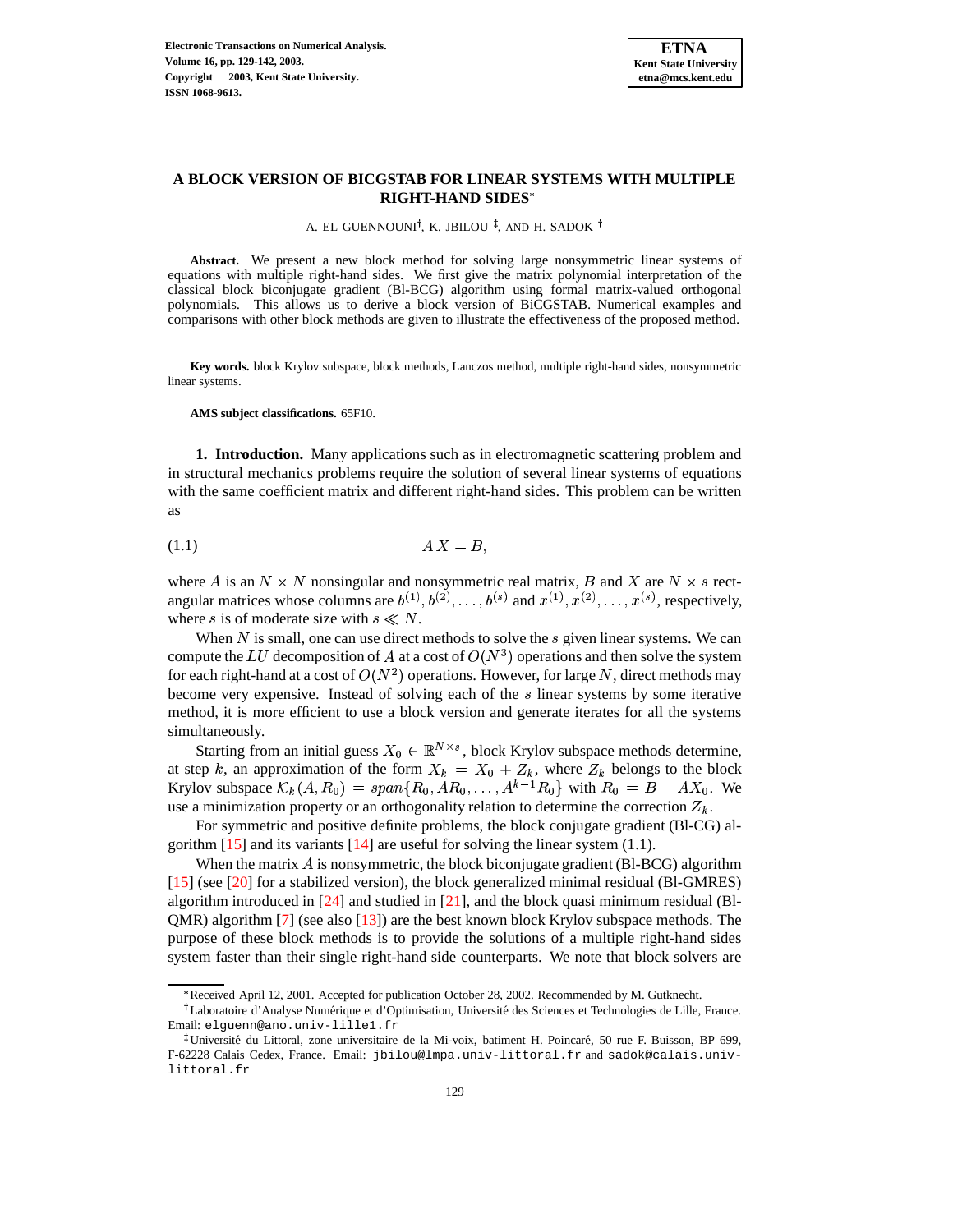effective compared to their single right-hand versions when the matrix  $\vec{A}$  is "relatively dense". They are also attractive when a preconditioner is added to the block solver.

In [\[9\]](#page-13-7) and [\[10\]](#page-13-8) we proposed new methods called global GMRES and global Lanczosbased methods. These methods are obtained by projecting the initial block residual onto a matrix Krylov subspace.

Another approach for solving the problem  $(1.1)$  developed in the last few years consists in selecting one seed system and the corresponding Krylov subspace and projecting the residuals of the other systems onto this Krylov subspace. The process is repeated with an other seed system until all the systems are solved. This procedure has been used in [\[23\]](#page-13-9) and [\[4\]](#page-13-10) for the conjugate gradient method and in  $[22]$ , when the matrix  $A$  is nonsymmetric for the GMRES algorithm  $[18]$ . This approach is also effective when the right-hand sides of  $(1.1)$  are not available at the same time (see  $[16]$ ,  $[17]$  and  $[26]$ ). Note also that block methods such as the block Lanczos method [\[8\]](#page-13-16), [\[5\]](#page-13-17) and the block Arnoldi method [\[19\]](#page-13-18) are used for solving large eigenvalue problems.

The Bl-BCG algorithm uses a short three-term recurrence formula, but in many situations the algorithm exhibits a very irregular convergence behavior. This problem can be overcome by using a block smoothing technique as defined in [\[11\]](#page-13-19) or a block QMR procedure [\[7\]](#page-13-5). A stabilized version of the Bl-BCG algorithm has been proposed in [\[20\]](#page-13-2). This method converges quite well but is in general more expensive than Bl-BCG.

As for single right-hand side Lanczos-based methods, it cannot be excluded that breakdowns occur in the block Lanczos-based methods.

We note that some block methods include a deflation procedure in order to detect and delete linearly or almost linearly dependent vectors in the block Krylov subspaces generated during the iterations. This technique has been used in [\[7\]](#page-13-5) for the Bl-QMR algorithm. See also [\[14\]](#page-13-1) for a detailed discussion on loss of rank in the iteration matrices for the block conjugate gradient algorithm.

In the present paper, we define a new transpose-free block algorithm which is a generalization of the well-known single right-hand side BiCGSTAB algorithm [\[25\]](#page-13-20). This new method is named block BiCGSTAB (Bl-BiCGSTAB). Numerical examples show that the new method is more efficient than the Bl-BCG, Bl-QMR and Bl-GMRES algorithms.

The remainder of the paper is organized as follows. In Section 2, we give a matrix polynomial interpretation of Bl-BCG using right matrix orthogonal polynomials. In Section 3, we define the Bl-BiCGSTAB algorithm for solving (1.1). Finally, we report in Section 4 some numerical examples.

Throughout this paper, we use the following notations. For two  $N \times s$  matrices X and Y, we consider the following inner product:  $\langle X, Y \rangle_F = tr(X^T Y)$ , where  $tr(Z)$  denotes the trace of the square matrix Z. The associated norm is the Frobenius norm denoted by  $\|\cdot\|_F$ . We will use the notation  $\langle , \rangle_2$  for the usual inner product in  $\mathbb{R}^N$ . For a matrix  $V \in \mathbb{R}^{N \times s}$ , the block Krylov subspace  $\mathcal{K}_k(A, V)$  is the subspace generated by the columns of the matrices  $V, A V, \ldots, A^{k-1} V$ . Finally,  $O_s$  and  $I_s$  will denote the zero and the identity matrices in  $\mathbb{R}^{s \times s}$  .

### **2. Matrix polynomial interpretation of the block BCG algorithm.**

**2.1. The block BCG algorithm.** The block biconjugate gradient (Bl-BCG) algorithm was first proposed by O'Leary  $[15]$  for solving the problem  $(1.1)$ . This algorithm is a generalization of the well-known BCG algorithm  $[6]$ . Bl-BCG computes two sets of direction matrices  $\{P_0, \ldots, P_k\}$  and  $\{P_0, \ldots, P_k\}$  that span the block Krylov subspaces  $\mathcal{K}_{k+1}(A, R_0)$ and  $\mathcal{K}_{k+1}(A^T, R_0)$ , where  $R_0 = B - AX_0$  and  $R_0$  is an arbitrary  $N \times s$  matrix. The algorithm can be summarized as follows [\[15\]](#page-13-0):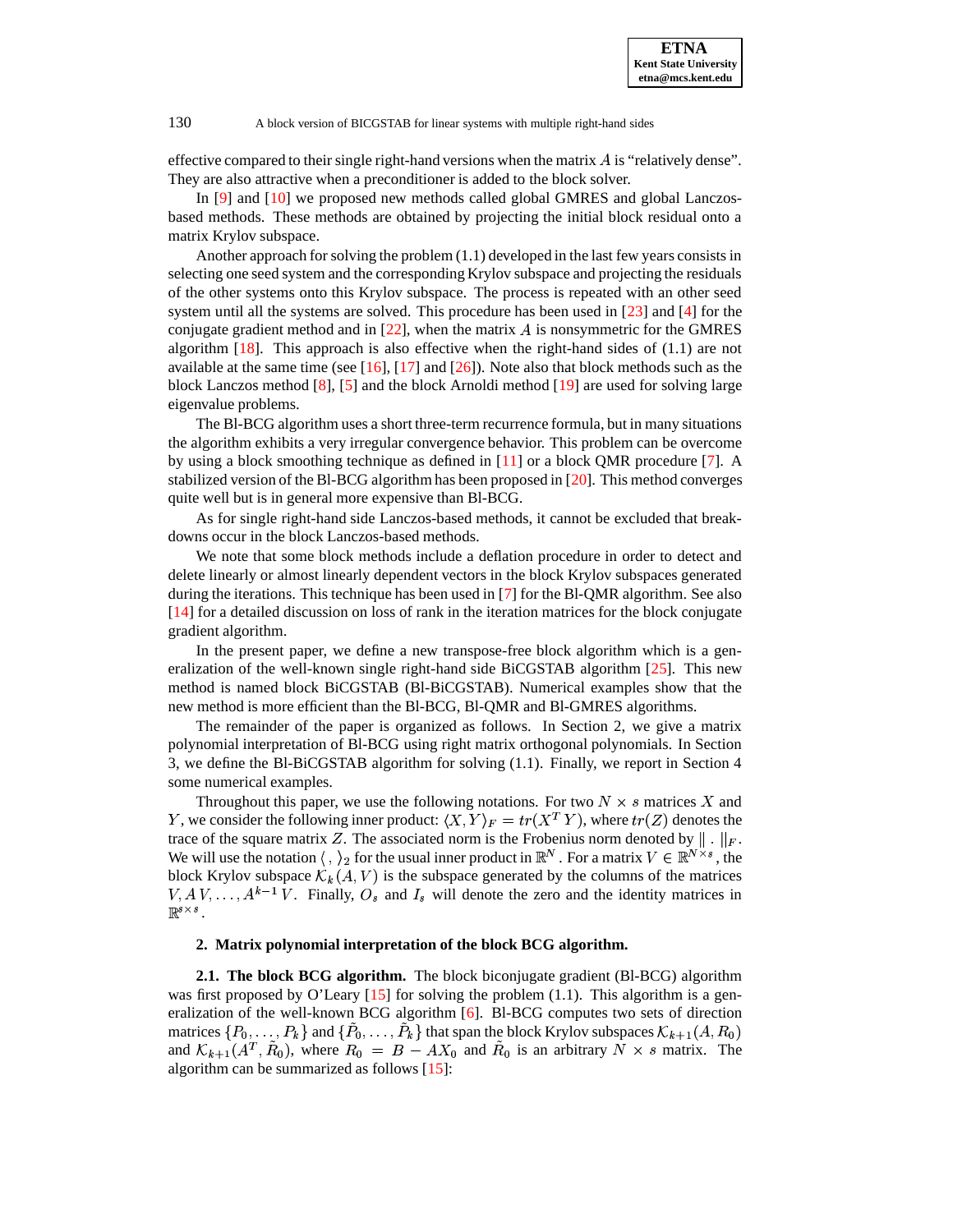**ETNA Kent State University etna@mcs.kent.edu**

A. EL Guennouni, K.Jbilou, and H. Sadok 131

## ALGORITHM 1: **Block BCG**

 $X_0$  is an  $N \times s$  initial guess,  $R_0 = B - AX_0$ .  $\tilde{R}_0$  is an arbitrary  $N \times s$  matrix.  $P_0 = R_0, P_0 = R_0.$ For  $k = 0, 1, \dots$  compute  $\alpha_k = (\tilde{P}_k^TAP_k)^{-1}\tilde{R}_k^T R_k$  $X_{k+1} = X_k + P_k \alpha_k$  $R_{k+1} = R_k - AP_k \alpha_k$  $\tilde{\alpha_k} = (P_k^T A^T \tilde{P}_k)^{-1} R_k^T \tilde{R}_k$  $R_{k+1} = R_k - A^T P_k \tilde{\alpha}_k$  $\beta_k = (\tilde{R}_k^T \tilde{R}_k)^{-1} \tilde{R}_{k+1}^T \tilde{R}_{k+1}$  $\tilde{\beta}_k = (R_k^T \tilde{R}_k)^{-1} R_{k+1}^T \tilde{R}_{k+1}$  $P_{k+1} = R_{k+1} + P_k \beta_k$  $P_{k+1} = R_{k+1} + P_k \beta_k$ end.

The algorithm breaks down if the matrices  $P_k^TAP_k$  or  $R_k^T R_k$  are singular. Note also that the coefficient matrices computed in the algorithm are solutions of  $s \times s$  linear systems. The matrices of these systems could be very ill-conditioned and this would affect the iterates computed by Bl-BCG.

Bl-BCG can also exhibits very irregular behavior of the residual norms. To remedy this problem one can use a block smoothing technique [\[11\]](#page-13-19) or a block quasi-minimization procedure (see [\[7\]](#page-13-5) and [\[20\]](#page-13-2)).

The matrix residuals and the matrix directions generated by ALGORITHM 1 satisfy the following properties.

PROPOSITION 1. *[\[15\]](#page-13-0) If no breakdown occurs, the matrices computed by the Bl-BCG algorithm satisfy the following relations*

 $P_i^T R_j = 0$  and  $P_i^T A P_j = 0$  for  $i < j$ .

(2) 
$$
span\{P_0,\ldots,P_k\} = span\{R_0,\ldots,A^kR_0\} = \mathcal{K}_{k+1}(A,R_0).
$$

(3)  $span\{\tilde{P}_0, \ldots, \tilde{P}_k\} = span\{\tilde{R}_0, \ldots, A^{T^k} \tilde{R}_0\} = \mathcal{K}_{k+1}(A^T, \tilde{R}_0).$  $_1(A^T,R_0).$ 

 $R_k - R_0 \in K_k(A, R_0)$  and the columns of  $R_k$  are orthogonal to  ${\cal K}_{\bm k}(A^T,R_0).$ 

From now on, we assume that no breakdown occurs in the Bl-BCG algorithm.

In the following subsection, we use matrix-valued polynomialsto give a new expression of the iterates computed by Bl-BCG. This will allow us to define the block BiCGSTAB algorithm.

**2.2. Connection with matrix-valued polynomials.** In what follows, a matrix-valued polynomial  $P$  of degree k is a polynomial of the form

$$
\mathcal{P}(t) = \sum_{i=0}^{k} t^i \, \Omega_i,
$$

where  $\Omega_i \in \mathbb{R}^{s \times s}$  and  $t \in \mathbb{R}$ .

We use the notation  $\circ$  (used in [\[21\]](#page-13-4)) for the product

(2.2) 
$$
\mathcal{P}(A) \circ Y = \sum_{i=0}^{k} A^{i} Y \Omega_{i},
$$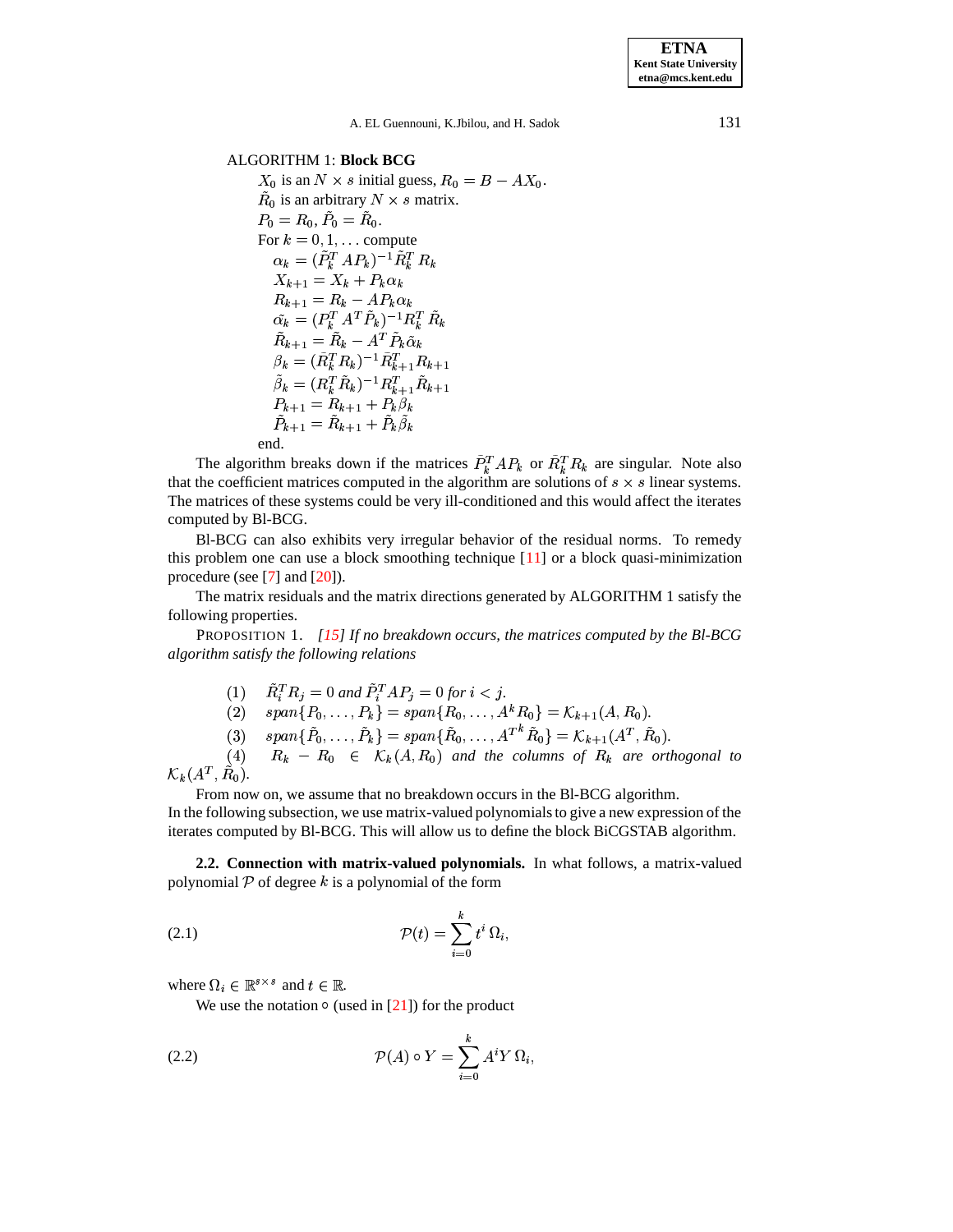where Y is an  $N \times s$  matrix, and we define, for any  $s \times s$  matrix  $\Theta$ , the matrix polynomial  $P \Theta$  by

(2.3) 
$$
(\mathcal{P}\Theta)(t) = \sum_{i=0}^{k} t^i \,\Omega_i \Theta.
$$

With these definitions, we have the following properties:

PROPOSITION 2. Let  $P$  and Q be two matrix-valued polynomials and let Y and  $\Theta$  be *two matrices of dimensions*  $N \times s$  *and*  $s \times s$ *, respectively. Then we have* 

 $(1)$  $(\mathcal{P}(A) \circ Y) \Theta = (\mathcal{P} \Theta)(A) \circ Y,$ 

 $(2)$   $(\mathcal{P} + \mathcal{Q})(A) \circ Y = \mathcal{P}(A) \circ Y + \mathcal{Q}(A) \circ Y.$ 

*Proof.* (1) Let  $P$  be the matrix polynomial of degree  $k$  defined by (2.1). Then using (2.2) and (2.3) it follows that

$$
(\mathcal{P}\Theta)(A) \circ Y = \sum_{i=0}^{k} A^{i} Y \Omega_{i} \Theta = (\mathcal{P}(A) \circ Y) \Theta.
$$

The relation (2) is easy to verify.  $\square$ 

When solving a single right-hand side linear systems  $Ax = b$ , it is well-known that the residual  $r_k$  and the direction  $p_k$  computed by the BCG algorithm can be expressed as  $r_k = \phi_k(A)r_0$  and  $p_k = \psi_k(A)r_0$ . These polynomials are related by some recurrence formulas [\[1\]](#page-12-0).

Using matrix-valued polynomials we give in the following proposition new expressions for the residuals and the matrix directions generated by Bl-BCG.

PROPOSITION 3. Let  $(R_k)$  and  $(P_k)$  be the sequences of matrices generated by the Bl-*BCG* algorithm. Then there exist two families of matrix-valued polynomials  $(\mathcal{R}_k)$  and  $(\mathcal{P}_k)$ *of degree at most* <sup>&</sup>gt; *such that*

$$
(2.4) \t\t R_k = \mathcal{R}_k(A) \circ R_0,
$$

*and*

$$
(2.5) \t\t\t P_k = \mathcal{P}_k(A) \circ R_0.
$$

*These matrix polynomials are also related by the recurrence formulas*

$$
(2.6) \t\t\t \mathcal{R}_{k+1}(t) = \mathcal{R}_k(t) - t \mathcal{P}_k(t) \alpha_k,
$$

*and*

$$
(2.7) \t\t\t\t \mathcal{P}_{k+1} = \mathcal{R}_{k+1}(t) + \mathcal{P}_k(t)\beta_k,
$$

*with*  $P_0(t) = R_0(t) = I_s$  for  $t \in \mathbb{R}$ .

*Proof.* The case  $k = 0$  is obvious. Assume that the relations hold for k. The residual  $R_{k+1}$  computed by the Bl-BCG algorithm is given by

$$
R_{k+1} = R_k - AP_k \alpha_k.
$$

Hence by the induction hypothesis, we get

$$
R_{k+1} = \mathcal{R}_k(A) \circ R_0 - A(\mathcal{P}_k(A) \circ R_0) \alpha_k.
$$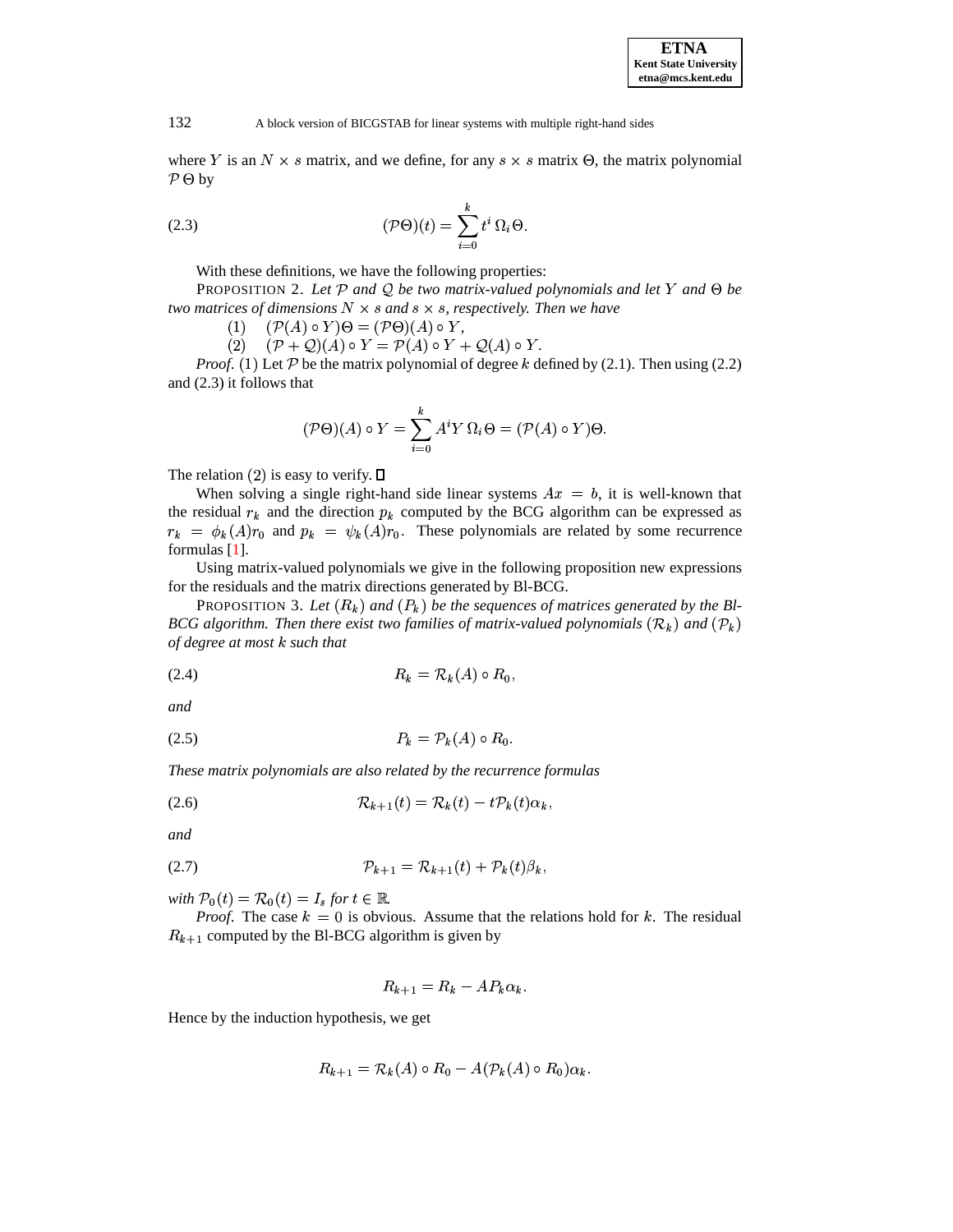**ETNA Kent State University etna@mcs.kent.edu**

A. EL Guennouni, K.Jbilou, and H. Sadok 133

Then using Proposition 2, we obtain

$$
R_{k+1} = \mathcal{R}_k(A) \circ R_0 - (t\mathcal{P}_k \alpha_k)(A) \circ R_0
$$
  
=  $[\mathcal{R}_k - t\mathcal{P}_k \alpha_k](A) \circ R_0$   
=  $\mathcal{R}_{k+1}(A) \circ R_0$ ,

where  $\mathcal{R}_{k+1}(t) = \mathcal{R}_k(t) - t \mathcal{P}_k(t) \alpha_k$ . This proves the first part of the proposition. The matrix direction  $P_{k+1}$  computed by Bl-BCG is given as

$$
P_{k+1}=R_{k+1}+P_k\beta_k,
$$

hence using (2.4) and the induction hypothesis, it follows that

$$
P_{k+1} = [\mathcal{R}_{k+1}(A) + (\mathcal{P}_k \beta_k)(A)] \circ R_0
$$
  
=  $\mathcal{P}_{k+1}(A) \circ R_0$ ,

where the matrix-valued polynomial  $P_{k+1}$  is defined by

$$
\mathcal{P}_{k+1}(t) = \mathcal{R}_{k+1}(t) + \mathcal{P}_k(t)\beta_k.
$$

 $\Box$ 

Let  $C$  be the functional defined on the set of matrix-valued polynomials with coefficients in  $\mathbb{R}^{s \times s}$  and given by

$$
C(\mathcal{P}) = \tilde{R}_0^T \left( \mathcal{P}(A) \circ R_0 \right),
$$

where  $P$  is a matrix-valued polynomial.

We also define the functional  $\mathcal{C}^{(1)}$  by

$$
C^{(1)}(\mathcal{P}) = C(t\mathcal{P}).
$$

With these definitions, it is easy to prove the following relations.

PROPOSITION 4. *The functional defined above satisfies the following properties:*

(1)  $\mathcal{C}(\mathcal{P}+\mathcal{Q})=\mathcal{C}(\mathcal{P})+\mathcal{C}(\mathcal{Q}).$ 

-P2 -  $\Omega$ ) =  $\mathcal{C}(\mathcal{P}) \Omega$  if  $\Omega \in \mathbb{R}^{s \times s}$ .

*The same relations are also satisfied by*  $C^{(1)}$ *.* 

This result shows that the functionals C and  $\mathcal{C}^{(1)}$  are linear. The matrix polynomials  $\mathcal{R}_k$ and  $\mathcal{P}_k$  associated by (2.4) and (2.5) with the residual and the direction polynomials generated by BCG belong to families of formal orthogonal polynomials with respect to  $\mathcal C$  and  $\mathcal C^{(1)}$  (see [\[1\]](#page-12-0)). These results are generalized in the next proposition.

PROPOSITION 5. Let  $(\mathcal{R}_k)$  and  $(\mathcal{P}_k)$ ,  $k \geq 1$ , be the sequences of matrix-valued poly*nomials* defined in Proposition 3. If  $\mathcal{T}_i$  is an arbitrary matrix-valued polynomial of degree  $i$ ,  $i = 0, 1, \ldots, k - 1$ , then we have the following orthogonality properties

$$
C(\mathcal{R}_k \mathcal{T}_i) = O \quad \text{for} \quad i < k,
$$

*and*

$$
(2.11) \t\t \t\t \mathcal{C}^{(1)}(\mathcal{P}_k \mathcal{T}_i) = O \t\t \text{for} \t\t i < k.
$$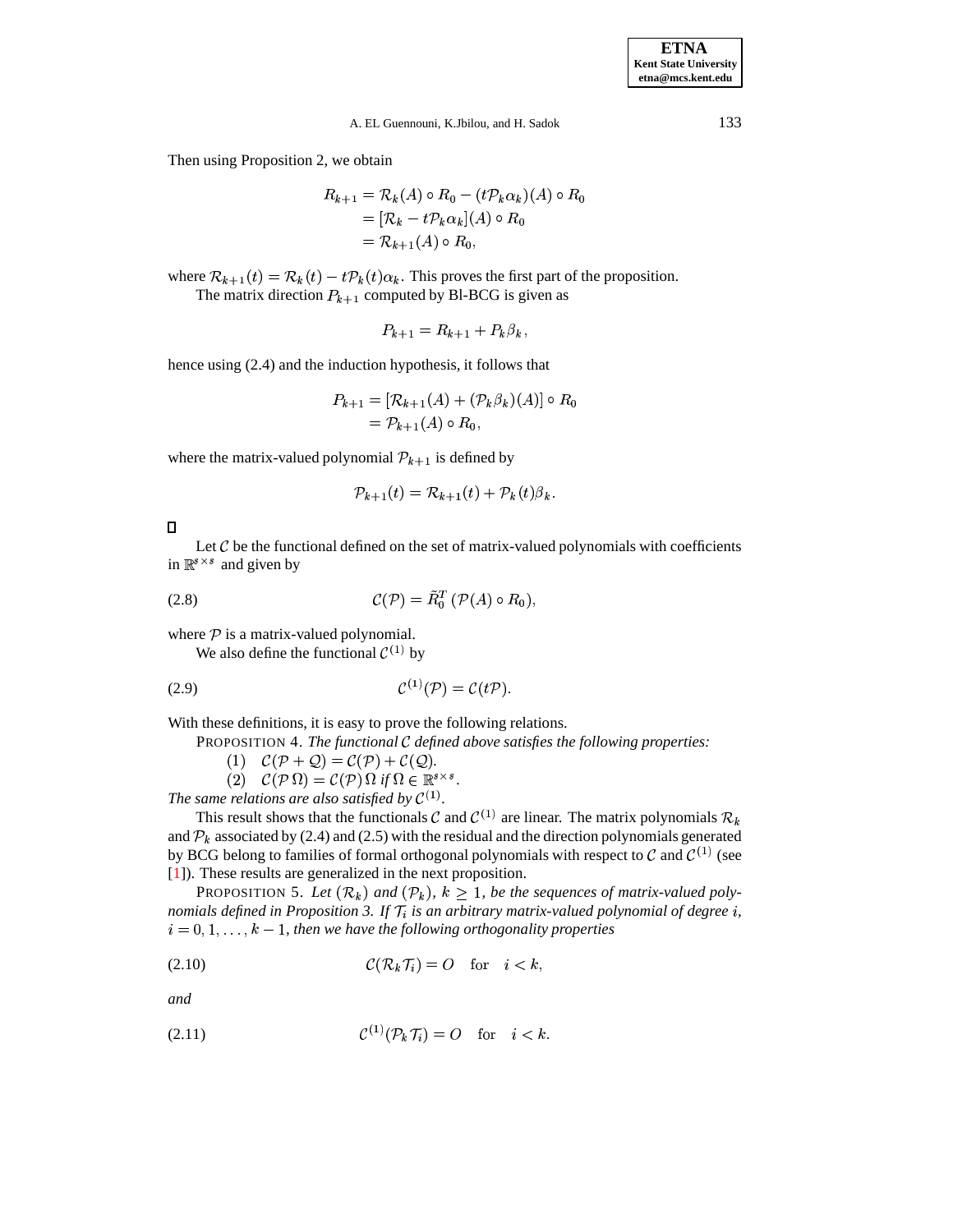*Proof.* We have seen (Proposition 1) that at step  $k$ , the columns of the residual  $R_k$ produced by Bl-BCG are orthogonal to the block Krylov subspace  $\mathcal{K}_k(A^T, R_0)$ . This can be expressed as

(2.12) 
$$
\tilde{R}_0^T A^i R_k = O_s, \text{ for } i = 0, ..., k-1.
$$

Using (2.4) of Proposition 3, it follows that

$$
\tilde{R}_0^T(A^i\mathcal{R}_k(A))\circ R_0=O_s,\quad\text{for}\quad i=0,\ldots,k-1.
$$

This shows that

$$
\mathcal{C}(t^i\mathcal{R}_k)=0,\;\;i=0,\ldots,k-1.
$$

By the linearity of C (expressed in Proposition 4) we can conclude that if  $\mathcal{T}_i$  is a matrix-valued polynomial of degree  $i$   $(i = 0, \ldots, k - 1)$ , we have

$$
\mathcal{C}(\mathcal{R}_k \mathcal{T}_i) = O_s, \quad \text{for} \quad i = 0, \ldots, k-1.
$$

To prove (2.11), we use the relation

$$
AP_k = (R_k - R_{k+1})\alpha_k^{-1}
$$

to get

$$
\tilde{R}_0^T A^{i+1} P_k = \tilde{R}_0^T A^i (R_k - R_{k+1}) \alpha_k^{-1},
$$

and using (2.12), we obtain

$$
\tilde{R}_0^T A^{i+1} P_k = O_s
$$
 for  $i = 0, ..., k - 1$ .

Since  $P_k = \mathcal{P}_k(A) \circ R_0$ , it follows that

$$
\tilde{R}_0^TA^{i+1}(\mathcal{P}_k(A)\circ R_0)=O_s,\;\;i=0,\ldots,k-1,
$$

therefore

$$
\mathcal{C}^{(1)}(t^i\mathcal{P}_k)=0,\;\;i=0,\ldots,k-1,
$$

and thus

$$
\mathcal{C}^{(1)}(\mathcal{P}_k \mathcal{T}_i) = O_s \quad \text{for} \quad i = 0, \ldots, k-1.
$$

The results of Proposition 5 show that  $\mathcal{R}_k$  and  $\mathcal{P}_k$  are the matrix-valued polynomials of degree at most  $k$  belonging to the families of matrix-valued orthogonal polynomials with respect to C and  $\mathcal{C}^{(1)}$  respectively and normalized by the conditions  $\mathcal{R}_k(0) = I_s$  and  $\mathcal{P}_k(0) =$  $I_s$ . Note that if  $U_i$  is a scalar polynomial we also have  $\mathcal{C}(U_i \mathcal{P}_k) = O_s$  and  $\mathcal{C}^{(1)}(U_i \mathcal{P}_k) = O_s$ for  $i = 0, \ldots, k - 1$ . In general, this is not true in the block case.

Using these matrix-valued polynomials, we will see in the next subsection how to define the block BiCGSTAB algorithm.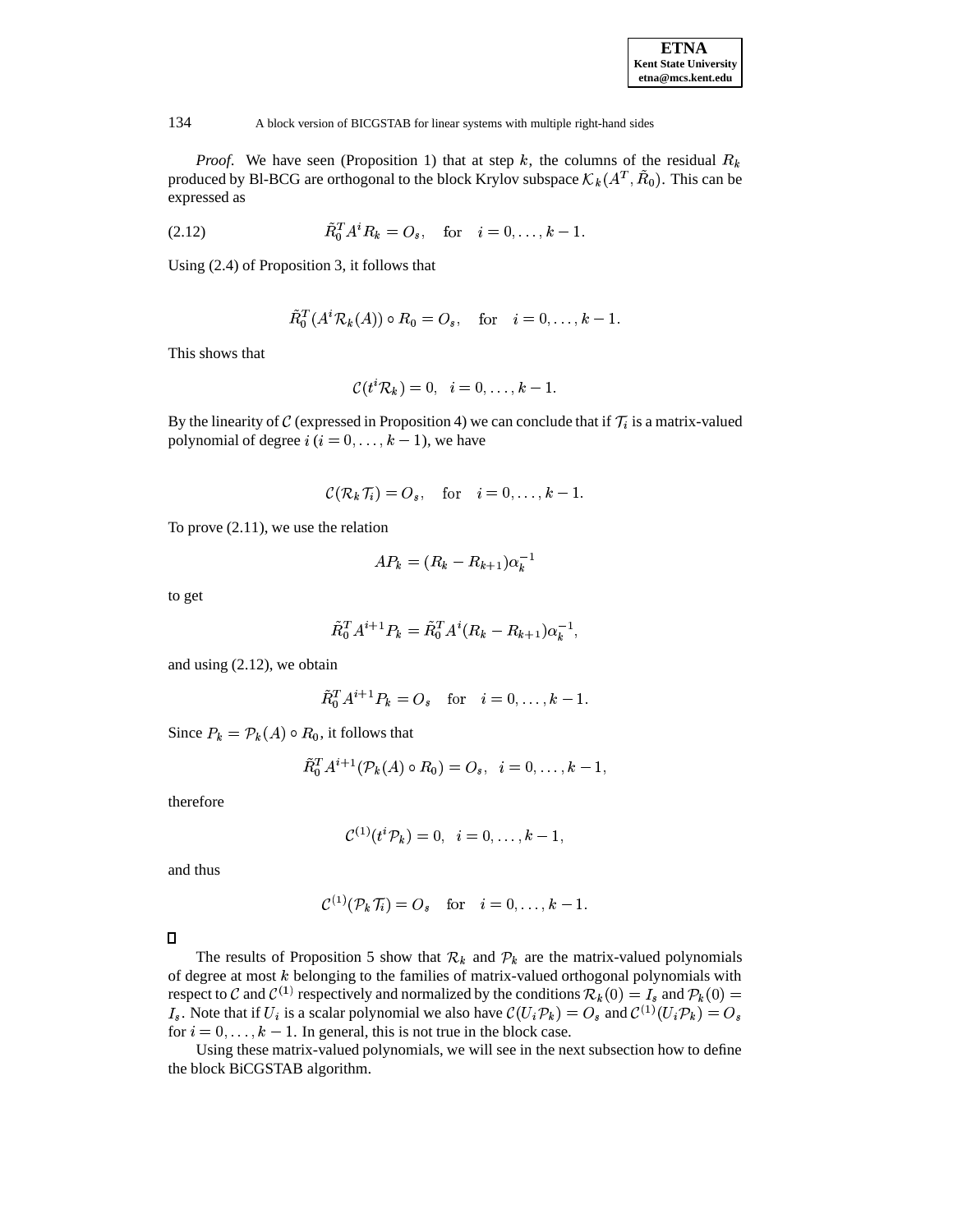**3. The block BiCGSTAB algorithm.** The single right-hand side BiCGSTAB algorithm [\[25\]](#page-13-20) is a transpose-free and a smoother variant of the BCG algorithm. The residuals produced by BiCGSTAB are defined by

$$
r_k = Q_k(A)\phi_k(A)r_0,
$$

where  $\phi_k$  is the scalar residual polynomial associated with the BCG algorithm and  $Q_k$  is another polynomial of degree  $k$  updated from step to step by multiplication with a new linear factor with the goal of stabilizing the convergence behavior of the BCG algorithm:

$$
Q_{k+1}(t) = (1 - \omega_k t) Q_k(t).
$$

The selected parameter  $\omega_{k+1}$  is determined by a local residual minimization condition. The search direction  $p_k$  is defined by

$$
p_k = Q_k(A)\psi_k(A)r_0,
$$

where  $\psi_k$  is the search direction polynomial associated with the BCG algorithm.

In detail the BiCGSTAB algorithm for solving a single right-hand side linear system  $Ax = b$  is defined as follows [\[25\]](#page-13-20):

## ALGORITHM 2: **BiCGSTAB**

 $x_0$  an initial guess;  $r_0 = b - Ax_0$ ;  $p_0 = r_0$ ;  $\tilde{r}_0$  is an arbitrary vector satisfying  $\langle \tilde{r}_0, r_0 \rangle_2 \neq 0;$ for  $k=0,1,2,\ldots$  $v_k = Ap_k;$  $\alpha_k = \langle \tilde{r}_0, r_k \rangle_2 / \langle \tilde{r}_0, v_k \rangle_2;$  $s_k = r_k - \alpha_k v_k;$  $t_k = A s_k;$  $\omega_k = \langle t_k, s_k \rangle_2 / \langle t_k, t_k \rangle_2;$  $x_{k+1} = x_k + \alpha_k p_k + \omega_k s_k;$  $r_{k+1} = s_k - \omega_k t_k;$  $\langle \tilde{r}_0, r_{k+1} \rangle_2 \alpha_k$  $\blacksquare$   $\langle {\tilde r}_0, r_k \rangle_2$   $\omega_k$   $\frac{\alpha_k}{\cdots}$ ;  $p_{k+1} = r_{k+1} + \beta_k (p_k - \omega_k v_k);$ end.

We will see later that the coefficient  $\beta_k$  used in ALGORITHM 2 can be computed by a simpler formula. Techniques for curing breakdowns in BiCGSTAB are given in [\[3\]](#page-12-1).

We define now a new block method for solving (1.1), which is a transpose-free and a smoother converging variant of the Bl-BCG algorithm. The new method is named block BiCGSTAB (Bl-BiCGSTAB) since it is a generalization of the single right-hand side BiCGSTAB algorithm.

We have seen that the residual  $R_k^{Bl-BCG}$  and the matrix direction  $P_k^{Bl-BCG}$  computed by the Bl-BCG algorithm are such that

$$
R_k^{Bl-BCG} = \mathcal{R}_k(A) \circ R_0,
$$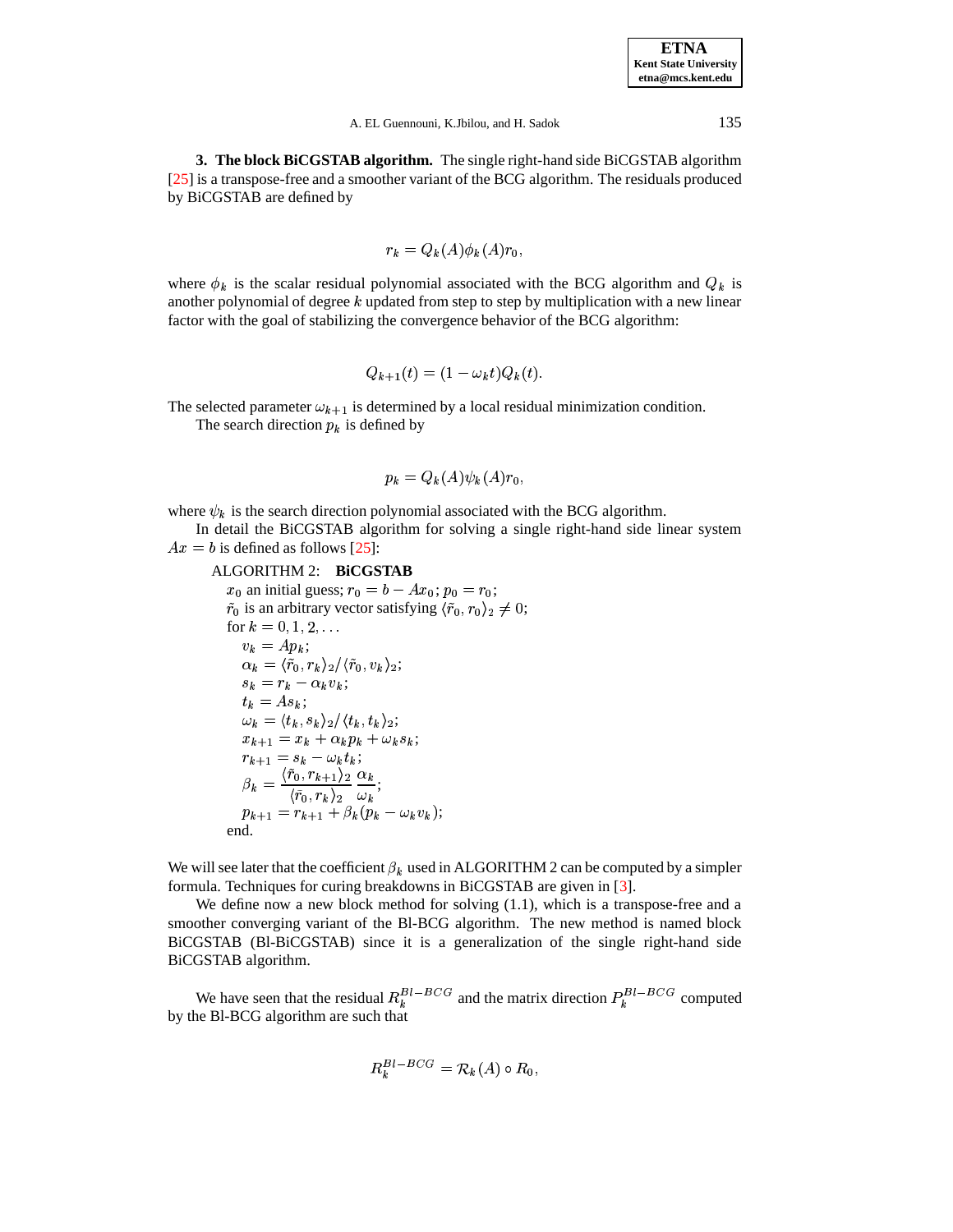and

$$
P_k^{Bl-BCG} = \mathcal{P}_k(A) \circ R_0,
$$

where  $\mathcal{R}_k$  and  $\mathcal{P}_k$  are the matrix-valued polynomials satisfying the relations (2.6) and (2.7). The Bl-BiCGSTAB algorithm produces iterates whose residual matrices are of the form

$$
(3.1) \t\t R_k = (\mathcal{Q}_k \mathcal{R}_k)(A) \circ R_0,
$$

where  $\mathcal{Q}_k$  is still a scalar polynomial defined recursively at each step to stabilize the convergence behavior of the original Bl-BCG algorithm. Specifically,  $\mathcal{Q}_k$  is defined by the recurrence formula

$$
Q_{k+1}(t) = (1 - \omega_k t) Q_k(t).
$$

As will be seen later, the scalar  $\omega_k$  is selected by imposing a minimization of the Frobenius residual norm. It is also possible to choose  $\omega_k$  different for each right-hand side. In all our numerical tests, we obtained similar results for these two cases.

We want now to define a recurrence formula for the new residuals defined by (3.1). From (2.6), we immediately obtain

$$
Q_{k+1}\mathcal{R}_{k+1} = Q_{k+1}(\mathcal{R}_k - t\mathcal{P}_k\alpha_k).
$$

Therefore

$$
(3.3) \qquad \mathcal{Q}_{k+1}\mathcal{R}_{k+1} = (\mathcal{Q}_k\mathcal{R}_k - t\mathcal{Q}_k\mathcal{P}_k\alpha_k) - \omega_k t\mathcal{Q}_k(\mathcal{R}_k - t\mathcal{P}_k\alpha_k).
$$

Using  $(2.7)$  and  $(3.2)$  we get

$$
(3.4) \qquad \qquad \mathcal{Q}_{k+1}\mathcal{P}_{k+1}=\mathcal{Q}_{k+1}\mathcal{R}_{k+1}+(\mathcal{Q}_k\mathcal{P}_k-\omega_k t\mathcal{Q}_k\mathcal{P}_k)\beta_k.
$$

We also have

$$
Q_k \mathcal{R}_{k+1} = Q_k \mathcal{R}_k - t Q_k \mathcal{P}_k \alpha_k.
$$

We now define the new matrix direction  $P_k$  by

$$
(3.6) \t\t\t P_k = (\mathcal{Q}_k \mathcal{P}_k)(A) \circ R_0,
$$

and we set

$$
(3.7) \tSk = (Qk Rk+1)(A) \circ R0.
$$

Then, using these formulas, the iterates  $R_k$  and  $P_k$  are computed by the following recurrence formulas

$$
(3.8) \t\t R_{k+1} = S_k - \omega_k AS_k,
$$

and

(3.9) 
$$
P_{k+1} = R_{k+1} + (P_k - \omega_k AP_k)\beta_k.
$$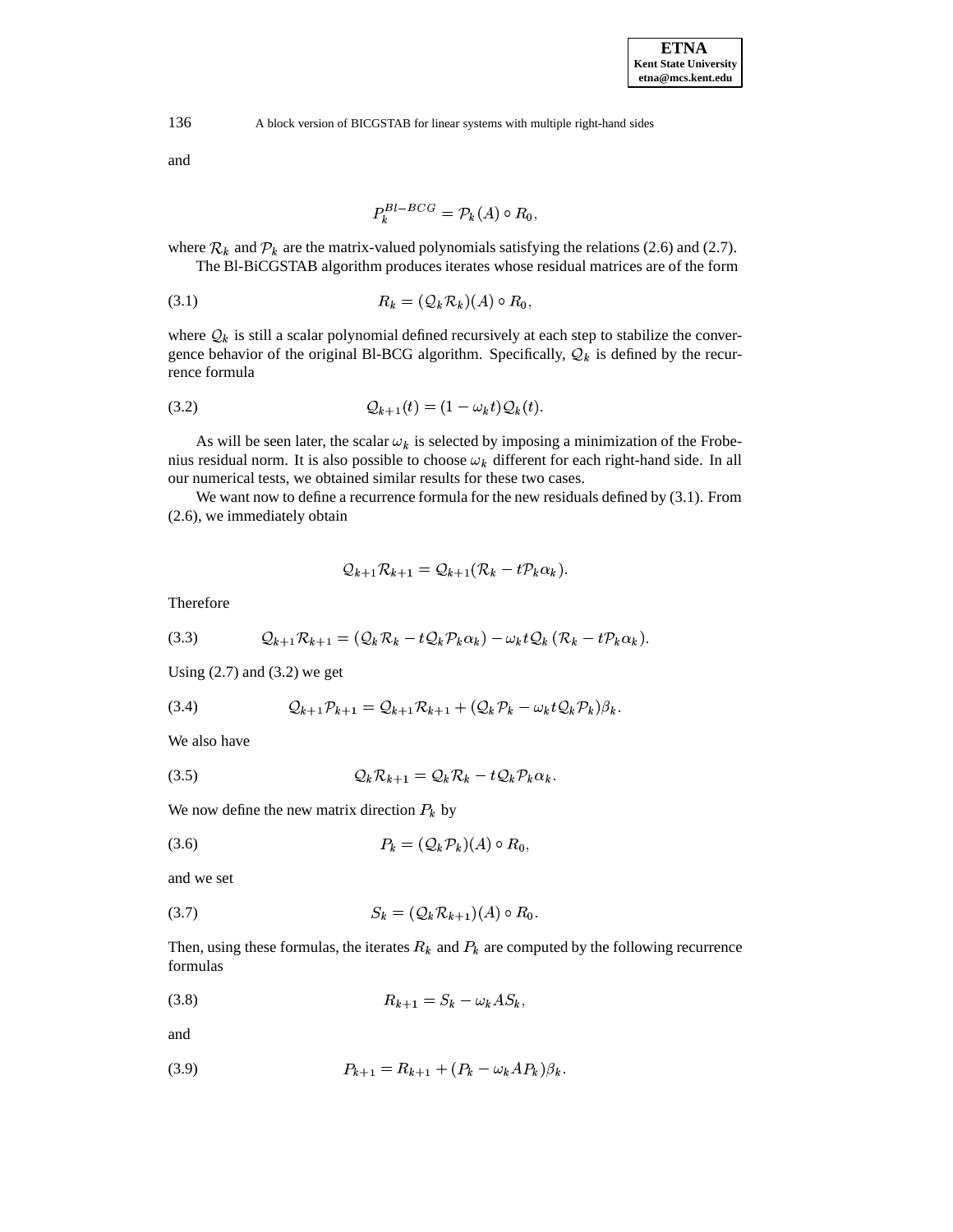| <b>ETNA</b>                  |
|------------------------------|
| <b>Kent State University</b> |
| etna@mcs.kent.edu            |

#### A. EL Guennouni, K.Jbilou, and H. Sadok 137

The scalar parameter  $\omega_k$  is chosen to minimize the Frobenius norm of the  $N \times s$  residual  $R_{k+1} = S_k - \omega_k AS_k$ . This implies that

$$
\omega_k = \frac{\langle AS_k, S_k \rangle_F}{\langle AS_k, AS_k \rangle_F}.
$$

Finally, we have to compute the  $s \times s$  matrix coefficients  $\alpha_k$  and  $\beta_k$  needed in the recurrence formulas. This is done by using the fact that the polynomials  $\mathcal{R}_k$  and  $\mathcal{P}_k$  belong to the families of formal matrix orthogonal polynomials with respect to the functionals  $\mathcal C$  and  $\mathcal C^{(1)}$ , respectively. Hence, using the relations (2.6) and (2.7), Proposition 5 and the fact that  $Q_k$  is a scalar polynomial, we have

$$
C(\mathcal{Q}_k \mathcal{R}_k) = C^{(1)}(\mathcal{Q}_k \mathcal{P}_k) \alpha_k,
$$

and

$$
\mathcal{C}^{(1)}(\mathcal{Q}_k \mathcal{R}_{k+1}) = -\mathcal{C}^{(1)}(\mathcal{Q}_k \mathcal{P}_k)\beta_k.
$$

Therefore, by the definitions of the functionals C and  $\mathcal{C}^{(1)}$ , the relations (3.10) and (3.11) become

$$
(3.12)\qquad \qquad (\overline{R}_0^T A P_k) \alpha_k = \overline{R}_0^T R_k,
$$

and

(3.13) - F4 ? <sup>2</sup> ? <sup>V</sup> F4 

So, the  $s \times s$  matrices  $\alpha_k$  and  $\beta_k$  can be computed by solving two  $s \times s$  linear systems with the same coefficient matrix  $R_1^T AP_k$ . They will be solved by computing the LU factorization of the matrix  $(R_0^TAP_k)$ .

Putting all these relations together, the Bl-BiCGSTAB algorithm can be summarized as follows

ALGORITHM 3: **Bl-BiCGSTAB**  
\n
$$
X_0
$$
 an initial guess;  $R_0 = B - AX_0$ ;  $P_0 = R_0$ ;  
\n $\tilde{R}_0$  an arbitrary  $N \times s$  matrix;  
\nFor  $k = 0, 1, 2, ...$   
\n $V_k = AP_k$ ;  
\nsolve  $(\tilde{R}_0^T V_k) \alpha_k = \tilde{R}_0^T R_k$ ;  
\n $S_k = R_k - V_k \alpha_k$ ;  
\n $T_k = AS_k$ ;  
\n $\omega_k = \langle T_k, S_k \rangle_F / \langle T_k, T_k \rangle_F$ ;  
\n $X_{k+1} = X_k + P_k \alpha_k + \omega_k S_k$ ;  
\n $R_{k+1} = S_k - \omega_k T_k$ ;  
\nsolve  $(\tilde{R}_0^T V_k) \beta_k = -\tilde{R}_0^T T_k$ ;  
\n $P_{k+1} = R_{k+1} + (P_k - \omega_k V_k) \beta_k$ ;  
\nend.

Note that when a single linear system is solved, ALGORITHM 3 reduces to BiCGSTAB. However, the coefficient  $\beta_k$  computed by ALGORITHM 3 with  $s = 1$  is given by  $\beta_k =$  $-\langle R_0, T_k \rangle_2 / \langle R_0, V_k \rangle_2$ . This expression for  $\beta_k$  is simpler than the one given in ALGO-RITHM 2 but requires an extra inner product.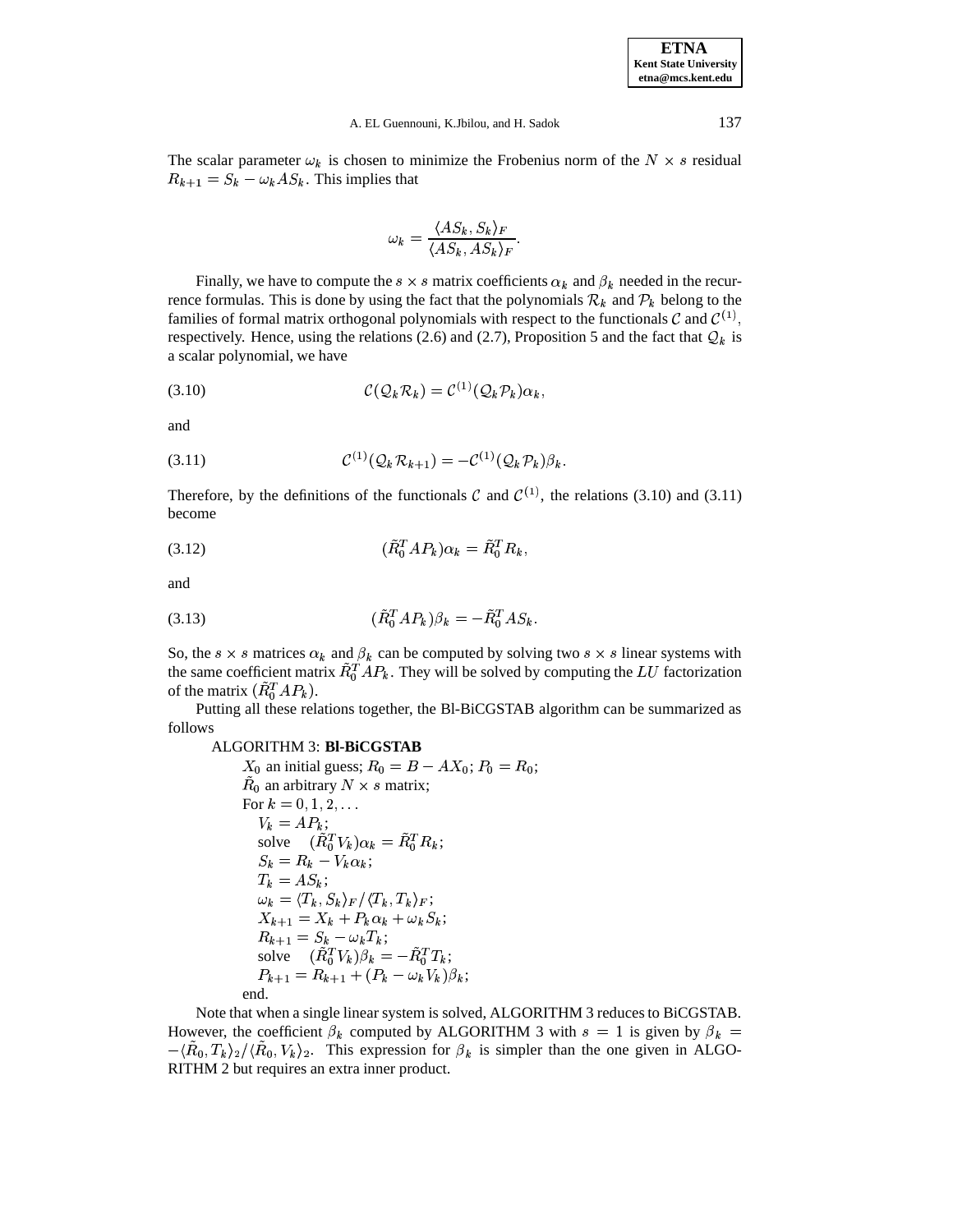The Bl-BiCGSTAB algorithm will also suffer from a breakdown when  $R_0^T V_k$  is singular. In situations where the matrix  $R_0^T V_k$  is nonsingular but is very ill-conditioned the computation of the iterates will also be affected. To overcome these problems, one can restart with a different  $R_0$ . Look-ahead strategies could also be defined, but this will not be treated in this paper.

Due to the local Frobenius norm minimization steps, Bl-BiCGSTAB has smoother convergence behavior than Bl-BCG. However, the norms of the residuals produced by Bl-BiCGSTAB may oscillate for some problems. In this case, we can use the block smoothing procedure defined in [\[11\]](#page-13-19) to get nonincreasing Frobenius norms of the residuals.

For solving the linear system (1.1), Bl-BiCGSTAB requires per iteration the evaluation of 2s matrix-vector products with A and a total of  $6Ns^2 + 4Ns + O(s^3)$  multiplications. This is to be compared to s matrix-vector product with A, s matrix-vector product with  $A<sup>T</sup>$  and a total of  $8Ns^2 + O(s^3)$  multiplications needed at each iteration for Bl-BCG.

Storage requirements (excluding those of  $A$ ,  $X$  and  $B$ ) and the major computational costs (multiplications) per iteration for the Bl-BCG and the Bl-BiCGSTAB algorithms are listed in Table 1.

Table 1 *Memory requirements and computational costs (multiplications) for Bl-BCG and Bl-BiCGSTAB*

| Costs                   | B <sub>1</sub> -BCG | <b>Bl-BiCGSTAB</b>        |  |
|-------------------------|---------------------|---------------------------|--|
| Mat-Vec with $A$        |                     | ΖS                        |  |
| Mat-Vec with $AT$       |                     |                           |  |
| Multiplications         | $8Ns^2+O(s^3)$      | $\sqrt{6Ns^2+4Ns+O(s^3)}$ |  |
| <b>Memory locations</b> | $5Ns + O(s^2)$      | $4Ns + O(s^2)$            |  |

The costs of Bl-BCG and Bl-BiCGSTAB rapidly increase with the number  $s$  of righthand sides. However, these block solvers converge in fewer iterations than their single righthand side counterparts since the dimensions of the search spaces  $\mathcal{K}_k(A, R_0)$  and  $\mathcal{K}_{2k}(A, R_0)$  $\mathbf{z}$  and  $\mathbf{z}$  and  $\mathbf{z}$  and  $\mathbf{z}$ increase by  $s$  and  $2s$ , respectively, in each step.

**4. Numerical examples.** In this section we give some experimental results. Our examples have been coded in Matlab and have been executed on a SUN SPARC workstation.

We compare the performance of Bl-BiCGSTAB, Bl-QMR, Bl-GMRES and Bl-BCG for solving the multiple linear system (1.1). For the experiments with Bl-QMR, we used the algorithm that generates a band matrix with a deflation procedure to eliminate nearly linearly dependent columns of the search space [\[7\]](#page-13-5). In all but the last experiment, the initial guess was  $X_0 = 0$  and  $B = rand(N, s)$ , where function the *rand* creates an  $N \times s$  random matrix with coefficients uniformly distributed in [0,1] except for the last experiment.

**Example 1.** In this example, we use two sets of experiments. The tests were stopped as soon as

$$
\frac{\max_{i=1:s} ||R_k(:,i)||_2}{\max_{i=1:s} ||R_0(:,i)||_2} \le 10^{-6}.
$$

Experiment 1: The first matrix test  $A_1$  represents the five-point discretization of the operator

$$
(4.1) \t\t\t L(u) = -u_{xx} - u_{yy} + \gamma u_x
$$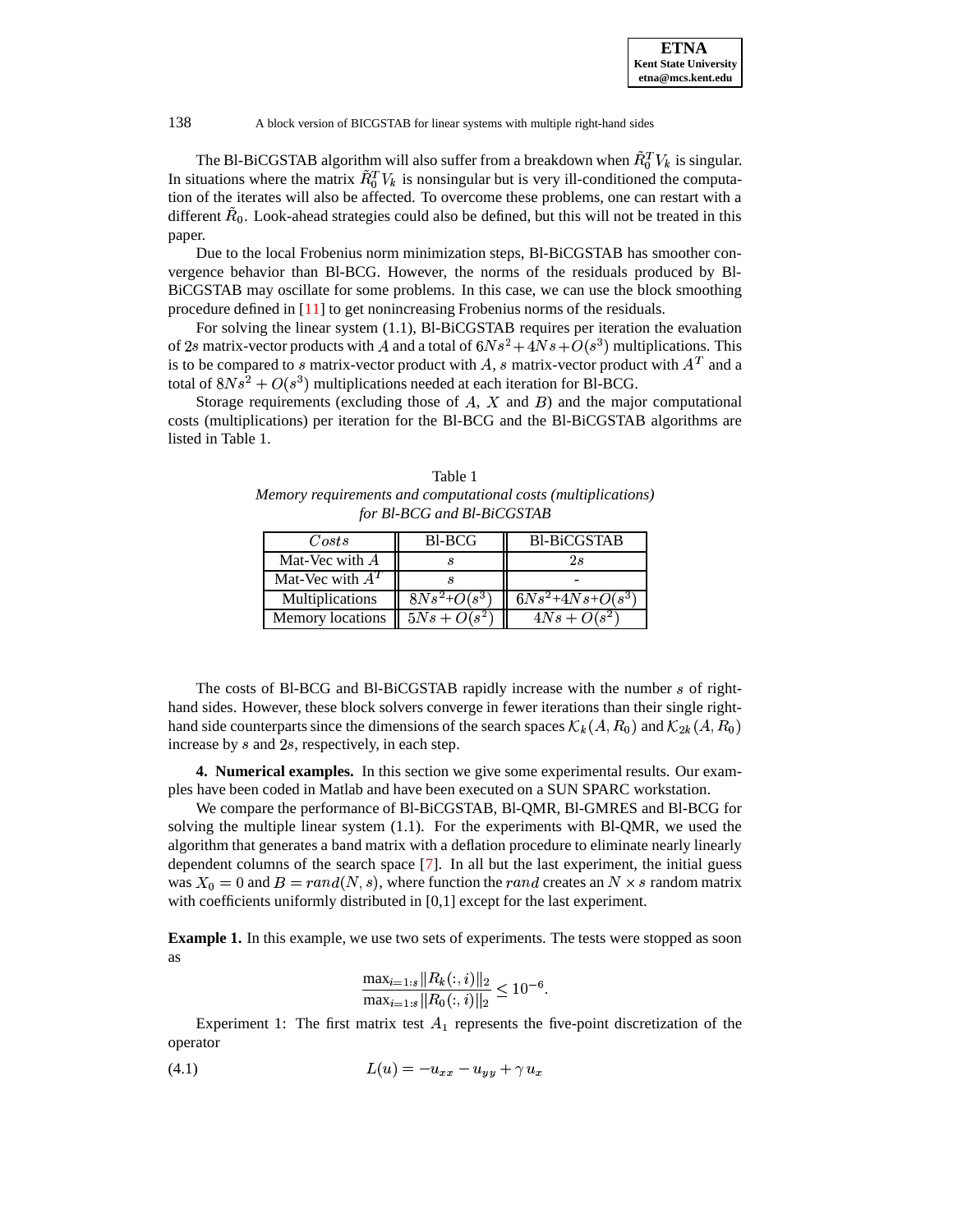### A. EL Guennouni, K.Jbilou, and H. Sadok 139

on the unit square  $[0,1] \times [0,1]$  with Dirichlet boundary conditions. The discretization was performed using a grid size of  $h = 1/51$  which yields a matrix of dimension  $N = 2500$ . The matrix  $A_1$  is nonsymmetric and has a positive definite symmetric part. We choose  $\gamma = 10$ . The number of second right-hand sides was  $s = 10$ . We set  $R_0 = R_0$  in the Bl-BiCGSTAB and the Bl-BCG algorithms. Figure 1 reports on convergence history for Bl-BiCGSTAB, Bl-QMR, Bl-BCG and Bl-GMRES(10). In this figure, we plotted the maximum of the  $s$  residual norms (on a logarithmic scale) versus the flops (number of arithmetic operations).



In Figure 2, we plotted for the same example only the results obtained with the Bl-BiCGSTAB and the Bl-QMR algorithms. As observed from Figure 1 and Figure 2, Bl-BiCGSTAB returns the best results.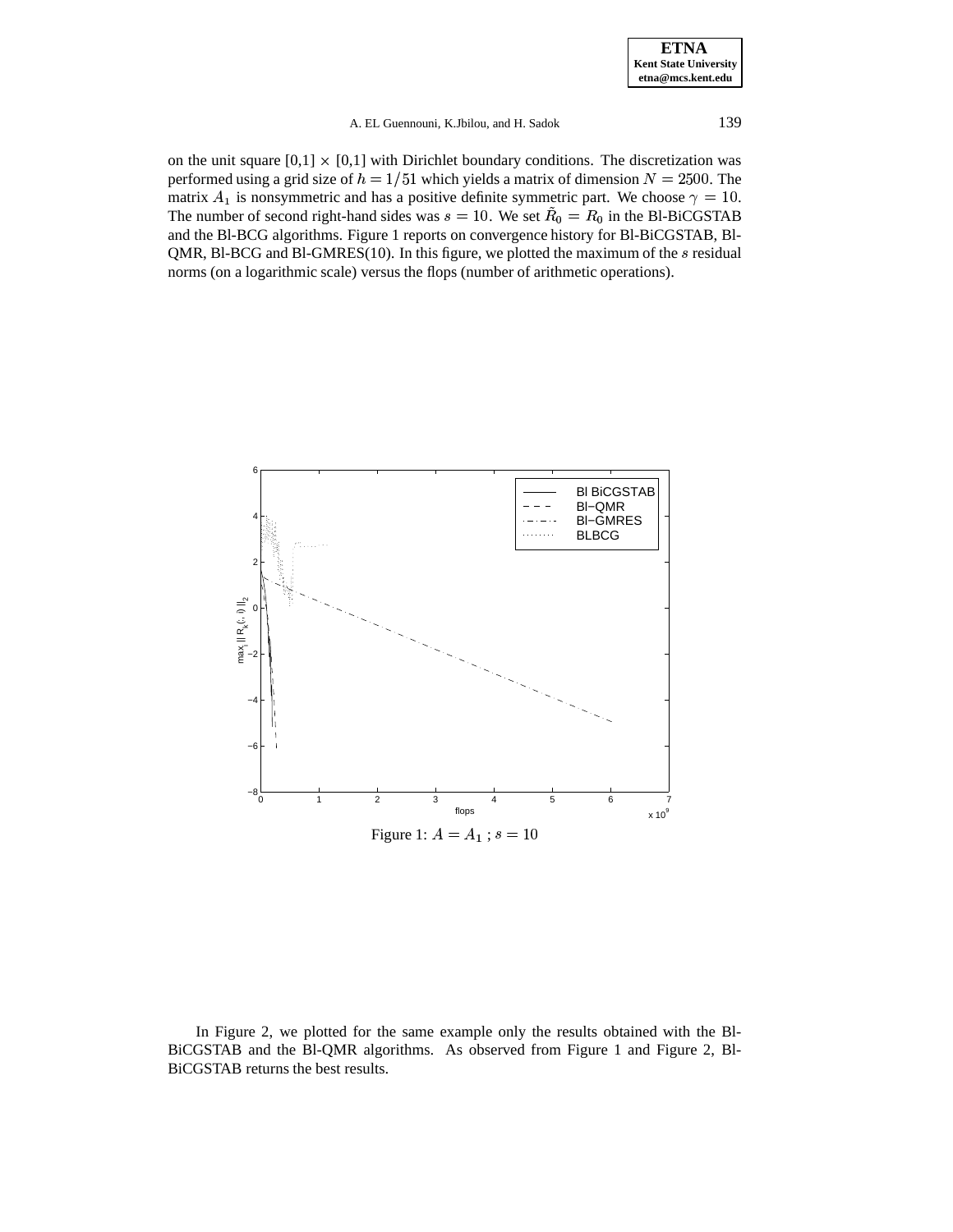

Experiment 2: For the second experiment, we used the matrix test  $A_3 =$ pde900 from

Harwell-Boweing collection (the size of the nonsymmetric matrix  $A_3$  is  $N = 900$  and the number of nonzeros entries is  $nnz(A_3) = 4380$ . Figure 3 reports on results obtained for Bl-BiCGSTAB, Bl-QMR, Bl-BCG and Bl-GMRES(10). For this experiment the number of second right-hand sides was  $s = 6$ .

As can be seen from Figure 3, Bl-BiCGSTAB requires lower flops for convergence when compared to the other three block methods. The Bl-BCG algorithm failed to converge.



**Example 2.** For the second set of experiments, we used matrices from the Harwell-Boeing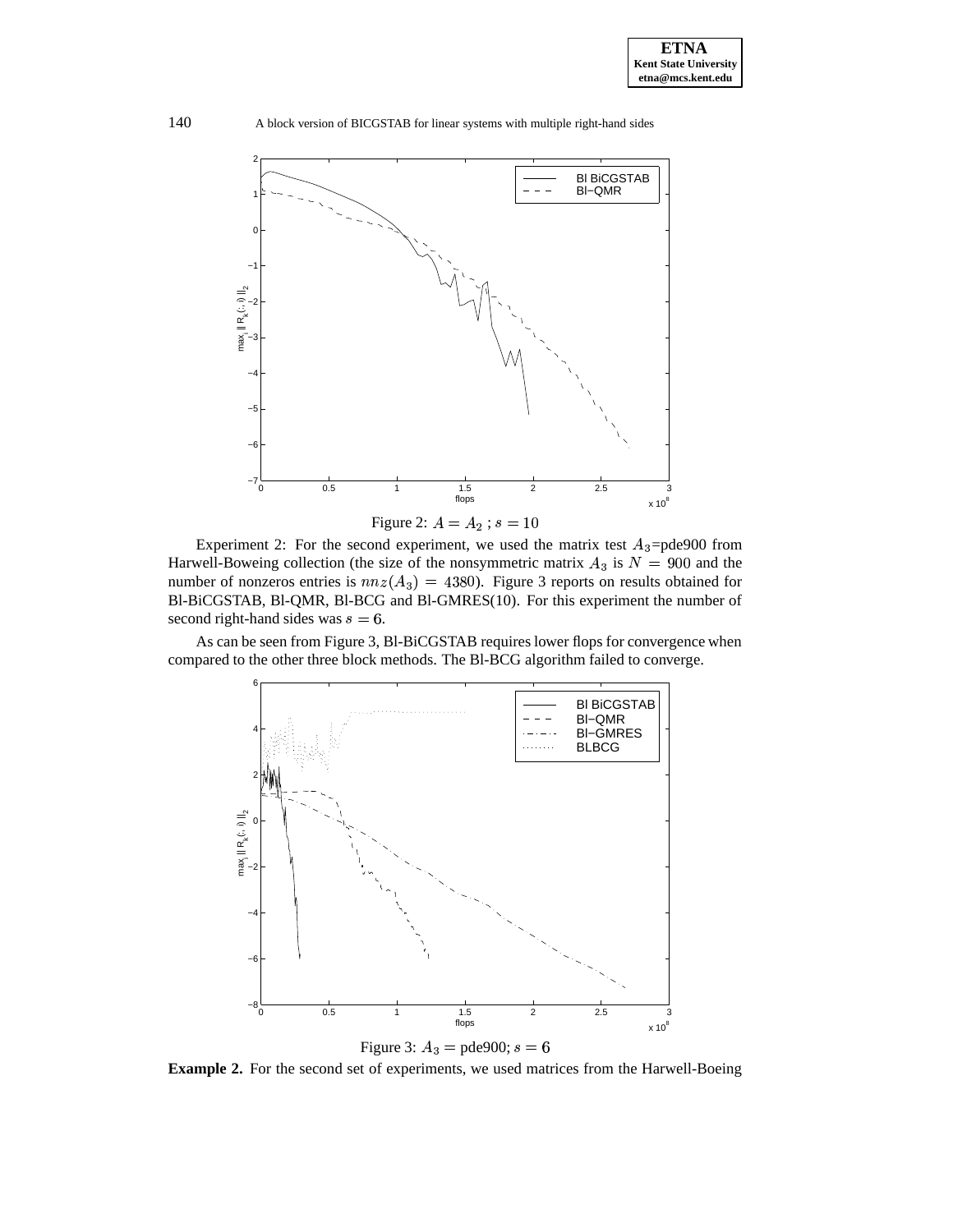collection using ILUT as a preconditioner with a drop tolerance  $\tau = 10^{-4}$ . We compared the performance (in term of flops) of the Bl-BiCGSTAB algorithm, the Bl-GMRES(10) algorithm and the BiCGSTAB algorithm applied to each single right-hand side. For all the tests the matrix B was an  $N \times s$  random matrix. Two different numbers of right-hand sides were used:  $s = 5$  and  $s = 10$ . The iterations were stopped when

$$
\max_{i=1:s} ||R_k(:,i)||_2 \le 10^{-9}.
$$

In Table 2 we list the effectiveness of Bl-BiCGSTAB measured by the ratios  $f_1(s)$  and  $f_2(s)$  where

•  $f_1(s)$ =flops(Bl-BiCGSTAB)/(flops(BiCGSTAB)),

 $f_2(s)$ =flops(Bl-BiCGSTAB)/flops(Bl-GMRES(10)).

We note that flops(Bi-CGSTAB) corresponds to the flops required for solving the  $s$ linear systems by applying the Bi-CGSTAB algorithm *s* times.

#### Table 2

*Effectiveness of Bl-BiCGSTAB as compared to Bl-GMRES(10) and BiCGSTAB using the ILUT preconditioner. Matrices are from the Harwell-Boeing collection.*

| Matrix                   | $s=5$ | $s=10$                                                                     | $s=5$ | $s=10$ |  |
|--------------------------|-------|----------------------------------------------------------------------------|-------|--------|--|
| Utm 1700a ( $N = 1700$ ) |       | $\  f_1(5) = 0.49 \  f_1(10) = 0.38 \  f_2(5) = 0.62 \  f_2(10) = 0.36$    |       |        |  |
| $(nnz(A) = 21313)$       |       |                                                                            |       |        |  |
| $SAYLR4(N = 3564)$       |       | $f_1(5) = 0.77$    $f_1(10) = 0.89$    $f_2(5) = 0.06$    $f_2(10) = 0.12$ |       |        |  |
| $(nnz(A) = 22316)$       |       |                                                                            |       |        |  |
| SHERMAN5 $(N = 3312)$    |       | $\  f_1(5) = 0.93 \  f_1(10) = 0.94 \  f_2(5) = 0.26 \  f_2(10) = 0.16$    |       |        |  |
| $(nnz(A) = 20793)$       |       |                                                                            |       |        |  |
| SHERMAN3 ( $N = 5005$ )  |       | $\  f_1(5) = 0.82 \  f_1(10) = 1.10 \  f_2(5) = 0.27 \  f_2(10) = 0.25$    |       |        |  |
| $(nnz(A) = 20033)$       |       |                                                                            |       |        |  |

 $nnz(A)$  denotes the number of nonzero entries in  $A$ 

As shown in Table 2, Bl-BiCGSTAB is less expensive than Bl-GMRES and than BiCGSTAB applied to each single right-hand side linear system except for the last example with  $s = 10$  for which  $f_1(10) = 1.1$ .

 The relative density of the matrices and the use of preconditioners make the multiple right-hand side solvers less expensive and then they are more effective.

**5. Conclusion.** We have proposed in this paper a new block BiCGSTAB method for nonsymmetric linear systems with multiple right-hand sides. To define this new method, we used formal matrix-valued orthogonal polynomials.

**Acknowledgements**. We would like to thank the referees for their helpful remarks and valuable suggestions.

#### REFERENCES

- <span id="page-12-0"></span>[1] C. BREZINSKI AND H. SADOK, *Lanczos type methods for solving systems of linear equations*, Appl. Numer. Math., 11(1993), pp. 443-473.
- [2] C. BREZINSKI, M. REDIVO-ZAGLIA AND H. SADOK, *A breakdown-free Lanczos-type algorithm for solving linear systems*, Numer. Math., 63(1992), pp. 29-38.
- <span id="page-12-1"></span>[3] C. BREZINSKI AND M. REDIVO-ZAGLIA, *Look-ahead in Bi-CGSTAB and other methods for linear systems*, BIT, 35(1995), pp. 169-201.